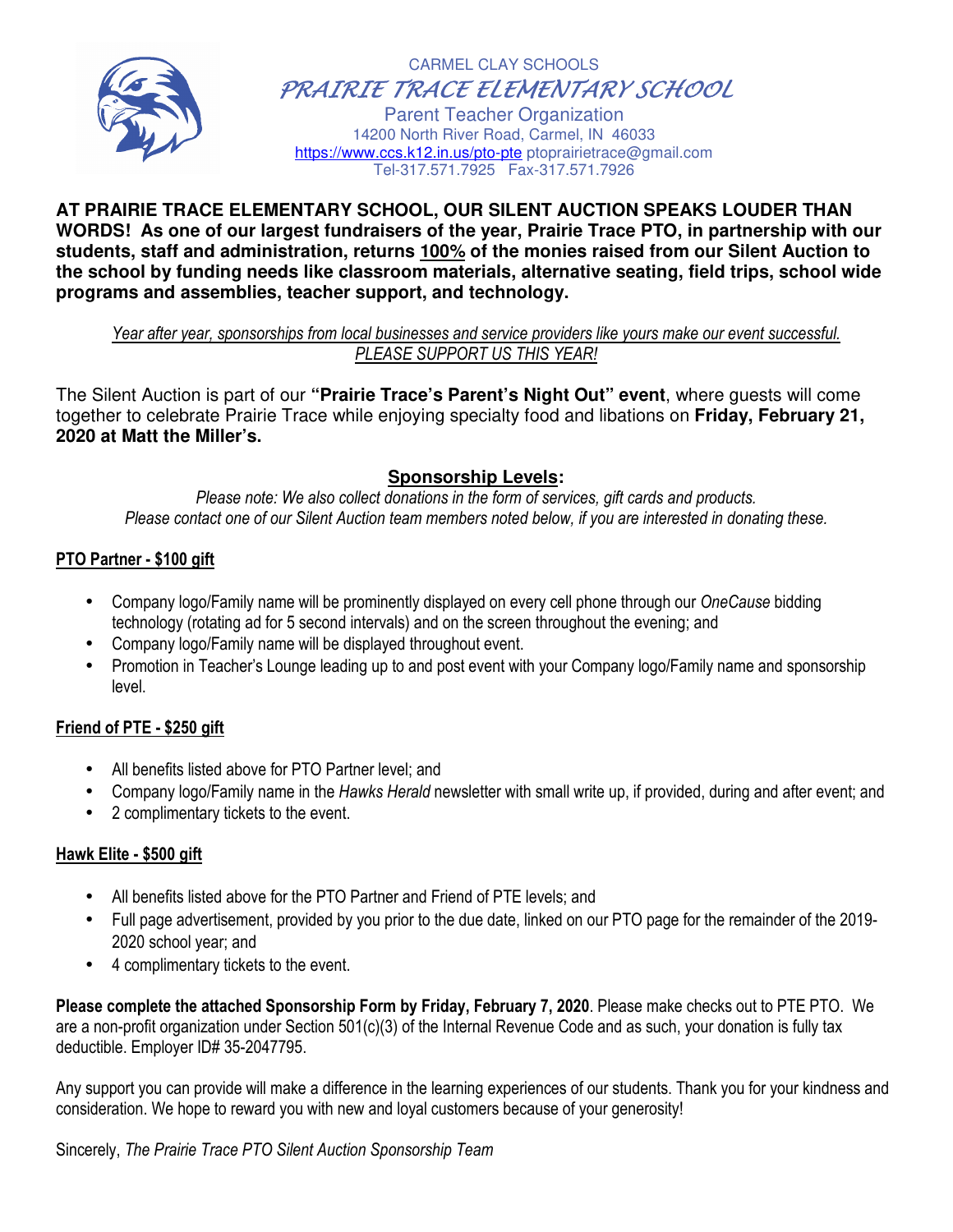Experience Excellence...Explore Opportunities...Realize Potential



CARMEL CLAY SCHOOLS PRAIRIE TRACE ELEMENTARY SCHOOL

Parent Teacher Organization 14200 North River Road, Carmel, IN 46033 https://www.ccs.k12.in.us/pto-pte ptoprairietrace@gmail.com Tel-317.571.7925 Fax-317.571.7926

## **Prairie Trace Silent Auction Frequently Asked Questions**

## **1. Are there any incentives for businesses to sign up right away?**

- **Yes!** You will be first to be included in the Hawks Herald newsletter, our bi-weekly newsletter to all parents.
- Maximum time on our PTO website.

## **2. How many people will my sponsorship reach?**

- At PTE, we have over 400 families at our school.
- Last year more that 60% of those who bid at our auction were signed up the week before the auction occurred and were actively bidding on items prior to the night of the event.

# **3. What do I need to provide to be featured in an issue of the Hawks Herald newsletter?**

- Provide a paragraph, 2-3 sentences, describing the key facts regarding your business.
- Please include a point of contact and contact information, so that our PTE families will know how to take advantage of your product/service offerings.
- We will work with you to ensure that the information you want to convey can be scaled to fit in the newsletter.

# **4. What do I need to submit to be featured on the PTO website?**

• A Press Ready pdf file ready to be uploaded to the website.

## **5. Is our sponsorship tax-deductible?**

- Yes. Prairie Trace PTO is a  $501(c)(3)$  organization. E.I.N. 35-2047795
- Please let us know if you require a separate tax receipt.

# **6. Is there a deadline?**

- To be a part of the online silent auction you must have paid by February  $7<sup>th</sup>$ .
- There is no deadline to have your business named on the PTO website or to be include in the Hawks Herald newsletter. Sponsorships do expire at the end of each school year.

Experience Excellence...Explore Opportunities...Realize Potential